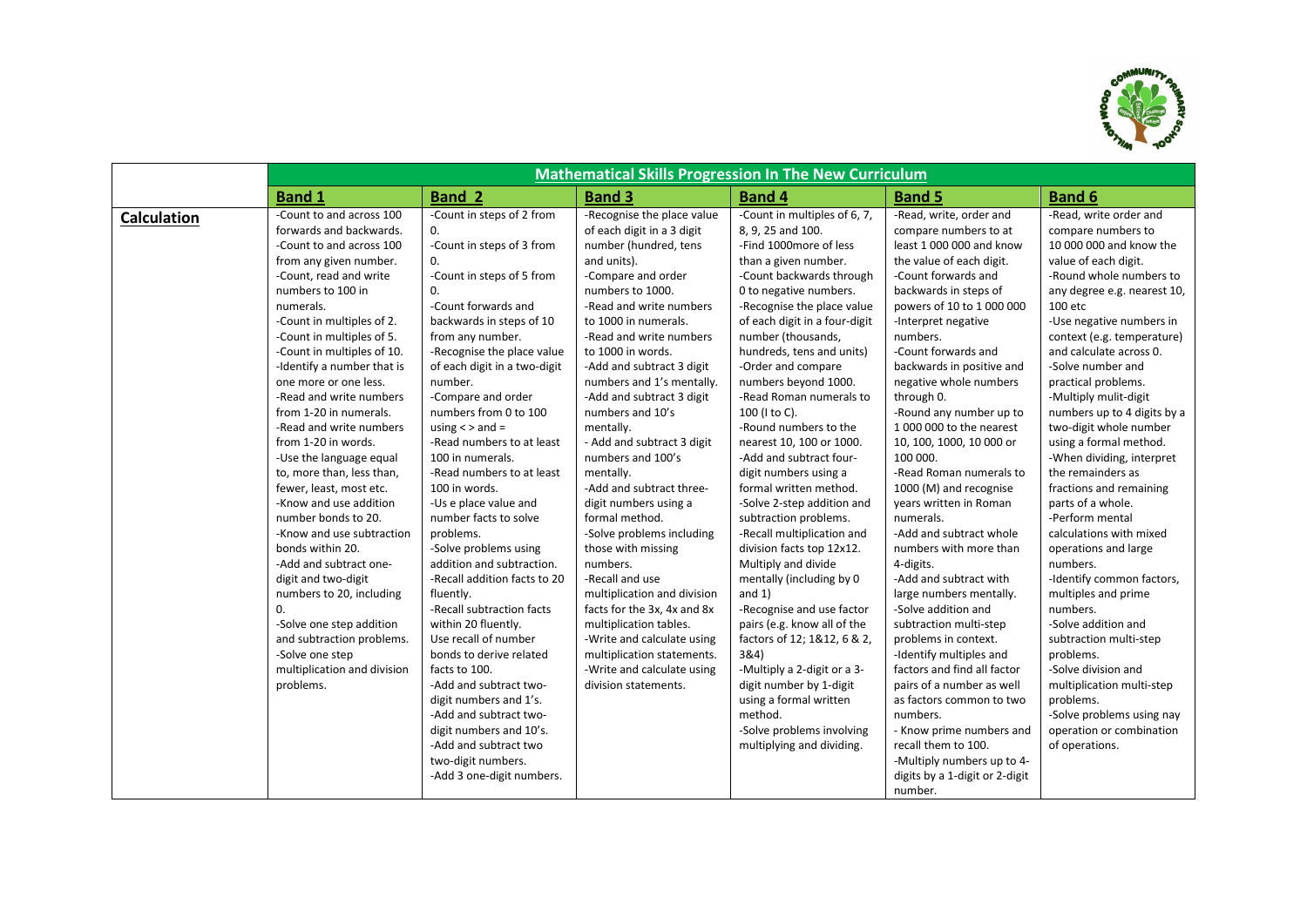

|                  |                                                                                                                                                                                                     | -Know that addition can be<br>done in any order.<br>-Recognise and use the<br>inverse relationship<br>between addition and<br>subtraction and use this to<br>solve missing number<br>problems.<br>-Recall and use<br>multiplication and division<br>facts for the 2x, 5x and 10x<br>multiplication tables.<br>-Recognise odd and even<br>numbers.<br>-Calculate using<br>multiplication, division and<br>the equals sign.<br>-Solve problems using<br>multiplication and division. |                                                                                                                                                                                                                                                                                                                                                                                                         |                                                                                                                                                                                                                                                                                                                                                                                                                                                                                                              | - Divide numbers up to 4-<br>digits by a 1-digit or 2-digit<br>number.<br>-Multiply and divide whole<br>numbers and decimals by<br>10, 100 and 1000.<br>-Recognise and use<br>squared and cubed<br>numbers and notation <sup>3</sup><br>and $2$ .<br>-Solve multiplication and<br>division problems including<br>factors, multiples, squares<br>and cubes.<br>-Solve addition,<br>subtraction, multiplication<br>and division problems<br>using a combination of<br>operations.                                                              |                                                                                                                                                                                                                                                                                                                                                                                                                                                                                                                                                          |
|------------------|-----------------------------------------------------------------------------------------------------------------------------------------------------------------------------------------------------|------------------------------------------------------------------------------------------------------------------------------------------------------------------------------------------------------------------------------------------------------------------------------------------------------------------------------------------------------------------------------------------------------------------------------------------------------------------------------------|---------------------------------------------------------------------------------------------------------------------------------------------------------------------------------------------------------------------------------------------------------------------------------------------------------------------------------------------------------------------------------------------------------|--------------------------------------------------------------------------------------------------------------------------------------------------------------------------------------------------------------------------------------------------------------------------------------------------------------------------------------------------------------------------------------------------------------------------------------------------------------------------------------------------------------|----------------------------------------------------------------------------------------------------------------------------------------------------------------------------------------------------------------------------------------------------------------------------------------------------------------------------------------------------------------------------------------------------------------------------------------------------------------------------------------------------------------------------------------------|----------------------------------------------------------------------------------------------------------------------------------------------------------------------------------------------------------------------------------------------------------------------------------------------------------------------------------------------------------------------------------------------------------------------------------------------------------------------------------------------------------------------------------------------------------|
|                  |                                                                                                                                                                                                     |                                                                                                                                                                                                                                                                                                                                                                                                                                                                                    |                                                                                                                                                                                                                                                                                                                                                                                                         |                                                                                                                                                                                                                                                                                                                                                                                                                                                                                                              |                                                                                                                                                                                                                                                                                                                                                                                                                                                                                                                                              |                                                                                                                                                                                                                                                                                                                                                                                                                                                                                                                                                          |
| <b>Fractions</b> | -Recognise and name 1/2 as<br>one of two equal parts of<br>an object, a shape or a<br>quantity.<br>-Recognise and name 1/4 as<br>one of four equal parts of<br>an object, a shape or a<br>quantity. | -Recognise, find and name<br>$1/3$ , $\frac{1}{4}$ , $2/4$ , $\frac{1}{2}$ and $\frac{3}{4}$ of a<br>length, shape, object or<br>quantity.<br>-Find and write a fraction<br>of a number e.g. $\frac{1}{2}$ of 6 = 3                                                                                                                                                                                                                                                                | -Count up and down in<br>10ths.<br>-Know that 10ths come<br>from something being<br>divided into 10 equal<br>parts.<br>-Find a fraction of a set o<br>objects.<br>-Use fractions as numbers.<br>-Solve problems with<br>fractions.<br>-Add and subtract fractions<br>with the same<br>denominator within a<br>whole e.g. 5/7 + 1/7=6/7<br>-Compare and order<br>fractions with the same<br>denominator. | -Recognise equivalent<br>fractions.<br>-Count up or down in<br>100ths and know that you<br>get 100ths by dividing<br>something by 100.<br>-Solve problems with<br>fractions.<br>-Add and subtract fractions<br>with the same<br>denominator e.g.<br>$3/5+1/5=4/5$<br>-Recognise decimal<br>equivalents of any number<br>of tenths or hundredths.<br>-Recognise and write<br>decimal equivalents to 1/4,<br>$\frac{1}{2}$ , $\frac{3}{4}$ .<br>-Divide any number by 10<br>or 100 and describe the<br>effect. | -Compare and order<br>fractions whose<br>denominators are all<br>multiples of the same<br>number e.g. 1/8, 2/16 etc<br>-Identify, name and write<br>equivalent fractions.<br>-Recognise mixed numbers<br>and improper fractions and<br>convert from one to<br>another 2/5 + 4/5=6/5 or 1<br>1/5<br>-Add and subtract fractions<br>with the same<br>denominator.<br>-Recognise decimal /<br>fraction equivalents.<br>-Multiply proper fractions<br>and mixed numbers by<br>whole numbers.<br>-Read and write decimal<br>numbers as fractions. | -Use common factors to<br>simplify fractions which<br>have common multiples.<br>-Compare and order<br>fractions including<br>fractions which are greater<br>than 1.<br>-Add and subtract fractions<br>with different<br>denominators and mixed<br>numbers.<br>-Multiply simple pairs of<br>proper fractions writing<br>the answer in the simplest<br>form (e.g. $\frac{1}{4} \times \frac{1}{2} = 1/8$ )<br>-Identify the value of each<br>digit in a decimal number<br>with up to 3 decimal<br>places.<br>-Multiply and divide<br>numbers by 10, 100 or |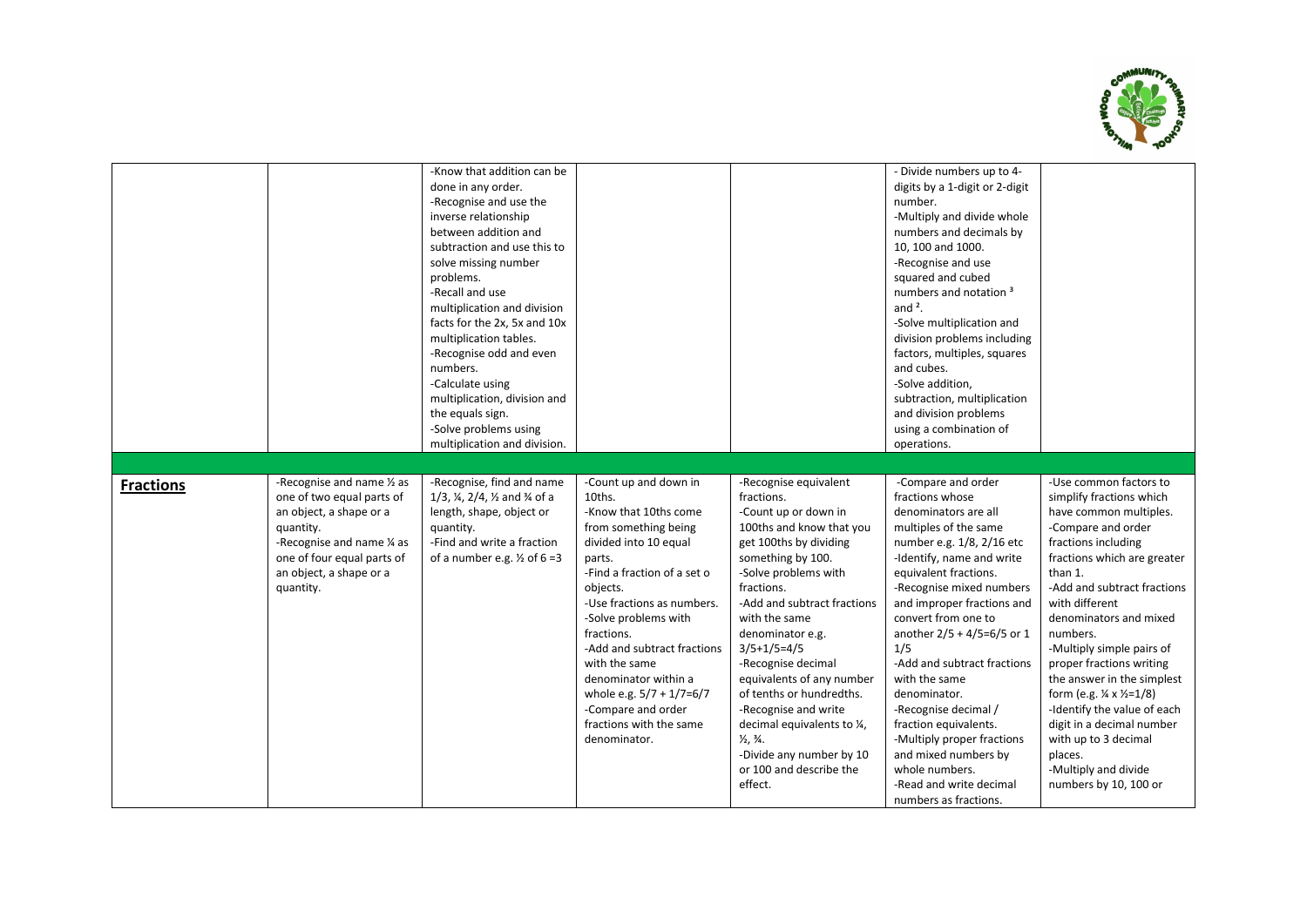

|                    |                                                                                                                                                                                                                                                                                                                                                                                                                 |                                                                                                                                                                                                                                                                                                                                                                                                       |                                                                                                                                                                                                                                                                                                                                                                                                                                            | -Identify the value of digits<br>e.g. units, 10ths or 100ths.<br>-Round decimals to one<br>decimal place or to the<br>nearest whole number.<br>-Compare numbers with<br>the same number of<br>decimal places to 2<br>decimal places.<br>-Solve measures and<br>money problems including<br>fractions and decimals.                                                                                                                      | -Recognise and use<br>1000ths and relate these<br>to 10ths and 100 <sup>th</sup> and<br>decimal equivalents.<br>-Round decimals to 2<br>decimal places to the<br>nearest whole number and<br>to 1 decimal place.<br>-Read, write, order and<br>compare numbers to 3<br>decimal places.<br>-Recognise the % symbol<br>and know that me means<br>'parts per hundred'.<br>-Write percentages as<br>fractions with 100 as the<br>denominator.<br>-Write percentages as<br>decimals.<br>-Solve problems which<br>require knowing<br>percentage, fraction and<br>decimal equivalents. | 1000 giving an answer to 3<br>decimal places.<br>-Divide proper fractions by<br>a whole (e.g. $1/3 \div 2 = 1/6$ )<br>-Calculate decimal<br>equivalents e.g. 3/8=0.375<br>-Multiply 1-digit numbers<br>with 2 decimal places by<br>whole numbers.<br>-Use written division<br>methods where the<br>answer has 2 decimal<br>places.<br>-Solve division problems<br>where the answer needs<br>to be rounded. |
|--------------------|-----------------------------------------------------------------------------------------------------------------------------------------------------------------------------------------------------------------------------------------------------------------------------------------------------------------------------------------------------------------------------------------------------------------|-------------------------------------------------------------------------------------------------------------------------------------------------------------------------------------------------------------------------------------------------------------------------------------------------------------------------------------------------------------------------------------------------------|--------------------------------------------------------------------------------------------------------------------------------------------------------------------------------------------------------------------------------------------------------------------------------------------------------------------------------------------------------------------------------------------------------------------------------------------|-----------------------------------------------------------------------------------------------------------------------------------------------------------------------------------------------------------------------------------------------------------------------------------------------------------------------------------------------------------------------------------------------------------------------------------------|---------------------------------------------------------------------------------------------------------------------------------------------------------------------------------------------------------------------------------------------------------------------------------------------------------------------------------------------------------------------------------------------------------------------------------------------------------------------------------------------------------------------------------------------------------------------------------|------------------------------------------------------------------------------------------------------------------------------------------------------------------------------------------------------------------------------------------------------------------------------------------------------------------------------------------------------------------------------------------------------------|
| <b>Measurement</b> | -Compare lengths.<br>-Compare heights.<br>-Compare weights.<br>-Compare capacities.<br>-Compare periods of time.<br>-Sequence events in<br>chronological order<br>(before, after, next, first,<br>today, yesterday,<br>tomorrow, morning,<br>evening, afternoon)<br>-Use language relating to<br>dates, weeks, months,<br>years etc.<br>-Tell the time to the hour.<br>-Tell the time to half past<br>the hour. | -Choose and use<br>appropriate standard units<br>to measure.<br>-Compare and order<br>lengths, weights and<br>capacities.<br>-Record results of<br>comparisons using < > and<br>$\equiv$<br>-Use symbols for pounds<br>and pence $(f$ and $p)$<br>-Combine amounts to<br>make values.<br>-Find combinations of<br>coins that equal the same<br>amount.<br>-Add and subtract money<br>and give change. | -Measure, compare, add<br>and subtract lengths.<br>--Measure, compare, add<br>and subtract masses.<br>--Measure, compare, add<br>and subtract capacities.<br>-Measure the perimeter of<br>simple 2D shapes.<br>-Add and subtract amounts<br>of money and give change<br>using £ and p.<br>-Tell and write the time on<br>analogue clocks.<br>-Read Roman numerals<br>from I to XII.<br>-Read and tell the time on<br>12hr and 24hr clocks. | -Convert between<br>different units of<br>measurement e.g. Km to m<br>-Measure and calculate the<br>perimeter o a rectilinear<br>shape in cm and m.<br>-Find the area of a shape<br>by counting squares.<br>-Calculate with measures<br>including £ and p.<br>-Read, write and convert<br>time between analogue<br>and digital clocks, 12 and<br>24 hour time.<br>-Solve problems which<br>require conversions<br>between measurements. | -Convert between<br>measurements e.g. Km to<br>m etc<br>-Understand and use<br>approximate equivalences<br>between metric and<br>imperial units e.g. inches,<br>pounds and pints.<br>-Calculate the perimeter of<br>shapes in cm and m.<br>-Calculate the area of<br>rectangles using a formula<br>and $\text{cm}^2/\text{m}^2$ .<br>-Estimate volume and<br>capacity.<br>-Solve problems converting<br>between units of time.                                                                                                                                                  | -Solve problems including<br>the calculation and<br>conversion of units of<br>measure (including using<br>decimals to 3 decimal<br>places)<br>-Use, read, write and<br>convert between standard<br>units of length, mass,<br>volume and time etc.<br>-Convert between miles<br>and Km<br>-Recognise that shapes<br>with the same areas can<br>have different perimeters<br>and vice versa.                 |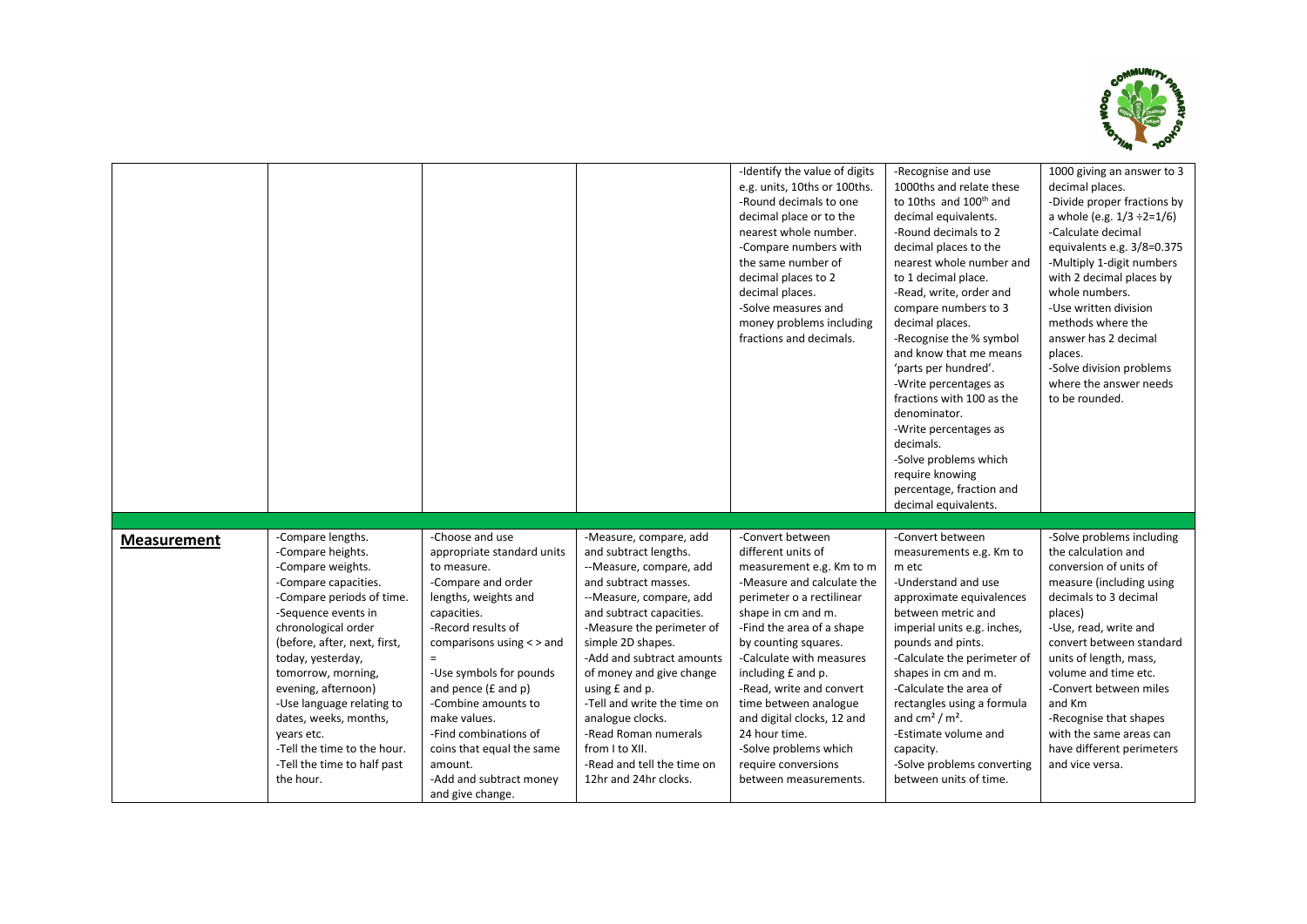

|              | -Recognise the value of<br>different coins and notes.                                                                                                                                                                                | -Compare time intervals<br>and discuss the<br>differences.<br>-Tell the time to 5 minute<br>intervals, including 1/4 past<br>the hour and % to the<br>hour.<br>-Know the number of<br>minutes in an hour / hours<br>in a day etc.                                                                                                                                                                   | -Compare periods of time<br>(seconds, minutes, hours<br>etc)<br>-Know the number of<br>seconds in a minute.<br>-Know the number of days<br>in each month.<br>-Know the number of days<br>in a year / leap year.<br>-Compare the durations of<br>events and tasks.                                                                                                                                                                             |                                                                                                                                                                                                                                                                                                                                                                      | -Use all four operations to<br>solve problems including<br>measures.                                                                                                                                                                                                                                                                                                                                                                                                                                                                                                                                                                                                                                                                                                                         | -Recognise where it is<br>possible to use formula to<br>calculate area and volume.<br>-Calculate the area of a<br>parallelogram and a<br>triangle.<br>-Calculate, estimate and<br>compare the volumes of<br>cubes, cuboids etc using<br>cm <sup>3</sup>                                                                                                                                                                                                                                                                                                                                                                                                                 |
|--------------|--------------------------------------------------------------------------------------------------------------------------------------------------------------------------------------------------------------------------------------|-----------------------------------------------------------------------------------------------------------------------------------------------------------------------------------------------------------------------------------------------------------------------------------------------------------------------------------------------------------------------------------------------------|-----------------------------------------------------------------------------------------------------------------------------------------------------------------------------------------------------------------------------------------------------------------------------------------------------------------------------------------------------------------------------------------------------------------------------------------------|----------------------------------------------------------------------------------------------------------------------------------------------------------------------------------------------------------------------------------------------------------------------------------------------------------------------------------------------------------------------|----------------------------------------------------------------------------------------------------------------------------------------------------------------------------------------------------------------------------------------------------------------------------------------------------------------------------------------------------------------------------------------------------------------------------------------------------------------------------------------------------------------------------------------------------------------------------------------------------------------------------------------------------------------------------------------------------------------------------------------------------------------------------------------------|-------------------------------------------------------------------------------------------------------------------------------------------------------------------------------------------------------------------------------------------------------------------------------------------------------------------------------------------------------------------------------------------------------------------------------------------------------------------------------------------------------------------------------------------------------------------------------------------------------------------------------------------------------------------------|
| <b>Shape</b> | -Recognise and name 2D<br>shapes (rectangles,<br>squares, circles and<br>triangles)<br>-Recognise and name 3D<br>shapes (cuboids, cubes,<br>pyramids, spheres)<br>-Describe the positions,<br>directions and movements<br>of shapes. | -Describe properties of 2D<br>shapes including the<br>number of sides / lines of<br>symmetry they have.<br>-Describe the properties of<br>3D shapes including the<br>number of edges, vertices<br>and faces.<br>-Identify 2D shapes on the<br>surfaces of 3D shapes.<br>-Recognise patterns and<br>sequences.<br>-Recognise positions and<br>movements including<br>clockwise and<br>anticlockwise. | -Draw 2D shapes.<br>-Recognise 3D shapes<br>around us and in different<br>orientations and describe<br>them.<br>-Recognise angles in a<br>shape.<br>-Recognise angles in a<br>degree of turn.<br>-Identify right angles and<br>how they combine to make<br>a turn.<br>-Identify horizontal and<br>vertical lines.<br>-Identify pairs of<br>perpendicular lines (those<br>that meet at a right angle)<br>-Identify pairs of parallel<br>lines. | -Compare and classify<br>shapes based on their<br>properties and size.<br>-Identify acute and obtuse<br>angles and compare.<br>-Identify lines of symmetry<br>in 2D shapes in different<br>orientations.<br>-Describe positions of 2D<br>shapes as co-ordinates in<br>the 1 <sup>st</sup> quadrant.<br>-Describe movements of<br>shapes on grids as<br>translations. | -Identify 3D shapes from<br>2D representations.<br>-Know that angles are<br>measured in degrees.<br>-Estimate and compare<br>angles.<br>-Draw angles and measure<br>them in degrees.<br>-Identify angles at a point<br>and know that they will<br>equal 360 <sup>®</sup> .<br>- Identify angles on a<br>straight line and know that<br>they will equal 180 <sup>®</sup><br>-Identify angles that are<br>other multiples of 90 <sup>®</sup> .<br>-Use the properties of<br>rectangles to deduce<br>related facts and find<br>missing lengths and angles.<br>-Distinguish between<br>regular and irregular<br>polygons.<br>-Identify, describe and<br>represent the position of a<br>shape when it has been<br>reflected and translated.<br>-Use co-ordinates to<br>describe the position of a | -Recognise, describe and<br>build 3D shapes including<br>nets.<br>-Compare and classify<br>geometric shapes based on<br>their properties and sizes<br>and find unknown angles<br>in triangles, quadrilaterals<br>and regular polygons.<br>-Illustrate and name parts<br>of a circle inc radius,<br>diameter and<br>circumference.<br>-Know that the diameter is<br>twice the radius.<br>-Recognise where angles<br>meet at a point, straight<br>line or are vertically<br>opposite.<br>-Find values of missing<br>angles.<br>-Describe positions and co-<br>ordinates on a 4 quadrant<br>grid.<br>-Translate simple shapes<br>on a grid.<br>-Reflect shapes in an axis. |